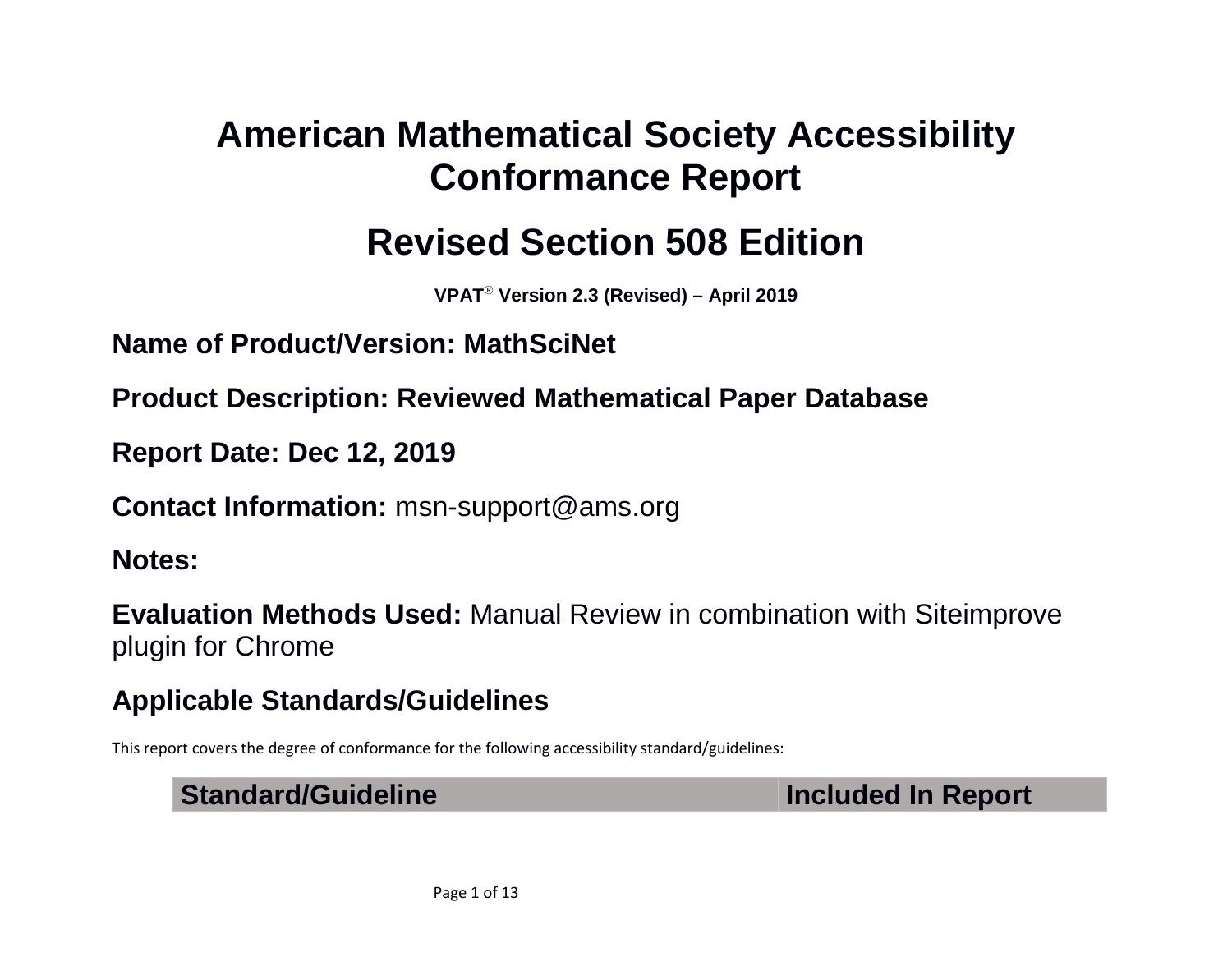| Web Content Accessibility Guidelines 2.0                                                   | Level A (Yes)   |
|--------------------------------------------------------------------------------------------|-----------------|
|                                                                                            | Level AA (Yes)  |
|                                                                                            | Level AAA (Yes) |
| Revised Section 508 standards published January 18, 2017 and corrected January 22,<br>2018 | (Yes)           |

#### **Terms**

The terms used in the Conformance Level information are defined as follows:

- **Supports**: The functionality of the product has at least one method that meets the criterion without known defects or meets with equivalent facilitation.
- **Partially Supports**: Some functionality of the product does not meet the criterion.
- **Does Not Support**: The majority of product functionality does not meet the criterion.
- **Not Applicable**: The criterion is not relevant to the product.
- **Not Evaluated**: The product has not been evaluated against the criterion. This can be used only in WCAG 2.0 Level AAA.

## **WCAG 2.0 Report**

Tables 1 and 2 also document conformance with:

- Chapter 5 501.1 Scope, 504.2 Content Creation or Editing
- Chapter 6 602.3 Electronic Support Documentation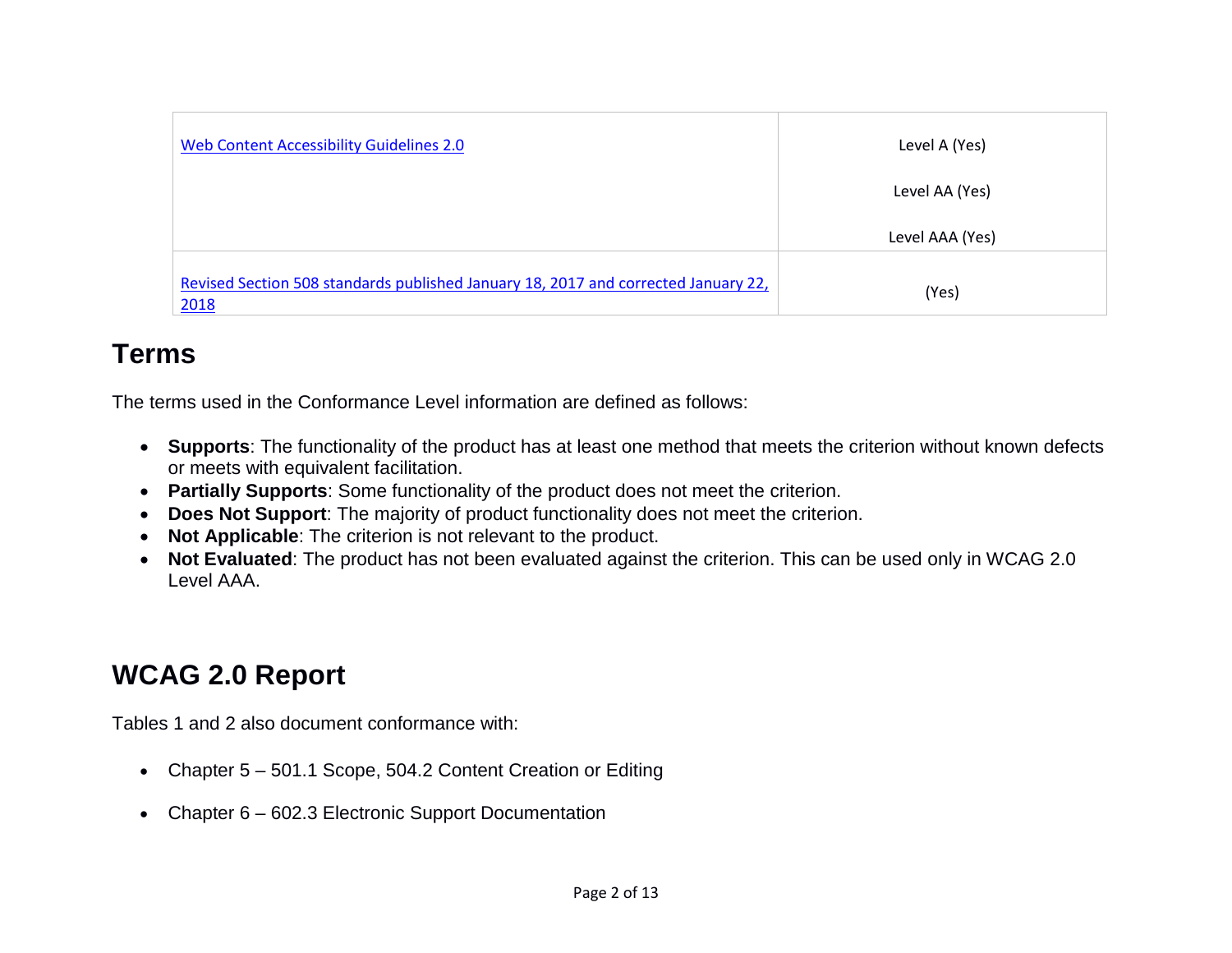Note: When reporting on conformance with the WCAG 2.0 Success Criteria, they are scoped for full pages, complete processes, and accessibility-supported ways of using technology as documented in the WCAG 2.0 Conformance [Requirements.](https://www.w3.org/TR/WCAG20/#conformance-reqs)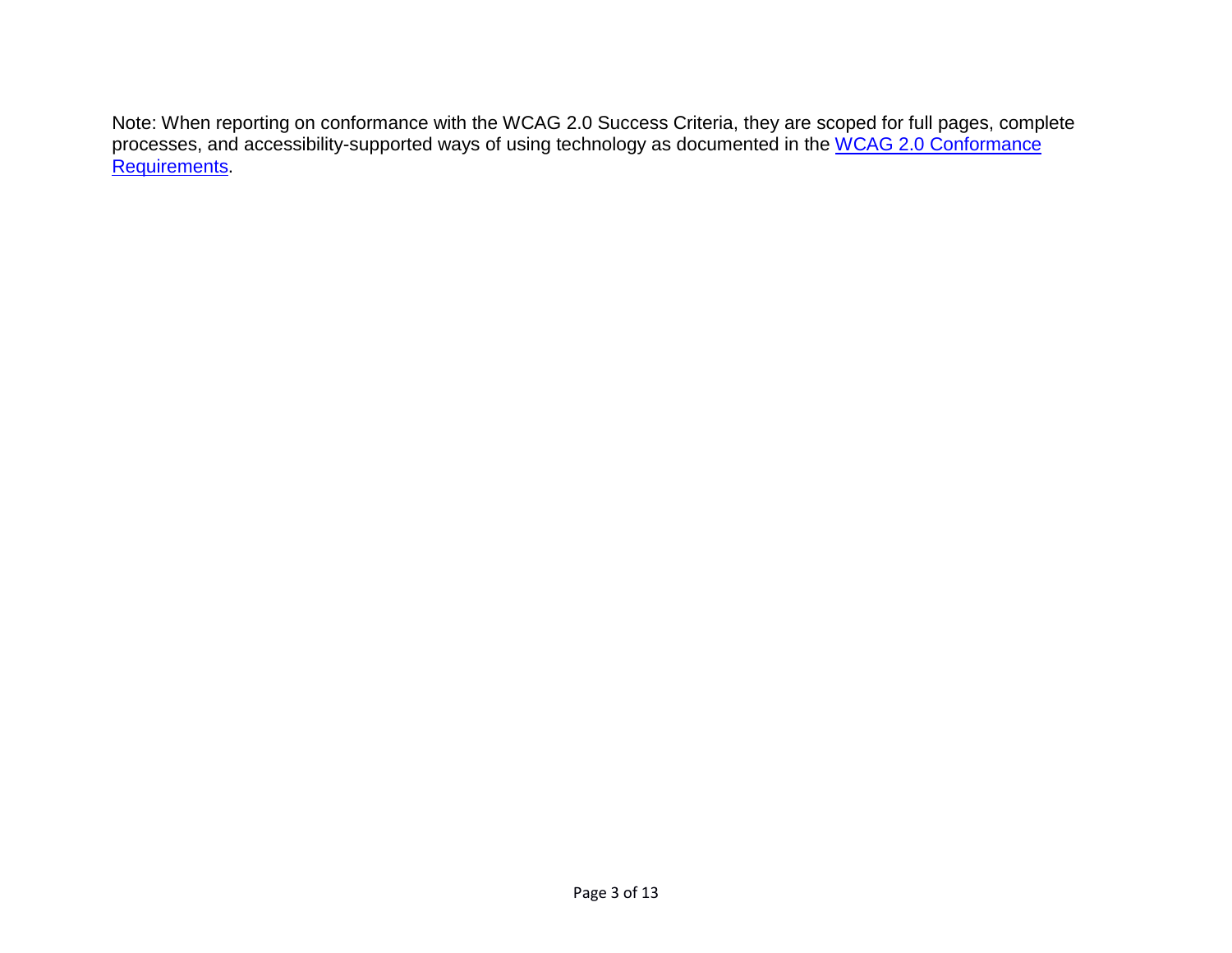### **Table 1: Success Criteria, Level A**

Notes:

| <b>Criteria</b>                                                         | <b>Conformance Level</b> | <b>Remarks and Explanations</b>                                                                                                                                                                                                                                                                                              |
|-------------------------------------------------------------------------|--------------------------|------------------------------------------------------------------------------------------------------------------------------------------------------------------------------------------------------------------------------------------------------------------------------------------------------------------------------|
| 1.1.1 Non-text Content (Level A)                                        | Supports                 | Image links ("New Features" and "Remote<br>Access") have alt text included                                                                                                                                                                                                                                                   |
| 1.2.1 Audio-only and Video-only (Prerecorded) (Level A)                 | Supports                 | No Audio/Video content                                                                                                                                                                                                                                                                                                       |
| 1.2.2 Captions (Prerecorded) (Level A)                                  | <b>Supports</b>          | No Audio/Video content                                                                                                                                                                                                                                                                                                       |
| 1.2.3 Audio Description or Media Alternative (Prerecorded)<br>(Level A) | Supports                 | No Audio/Video content                                                                                                                                                                                                                                                                                                       |
| 1.3.1 Info and Relationships (Level A)                                  | Does Not Support         | * Authors page's "Published as" doesn't make<br>programmatic sense.<br>* MSC page uses whitespace to organize content.<br>* Help pages uses the wrong tag for table headers.<br>* Publications page doesn't label Inputs or<br>Checkboxes                                                                                    |
| 1.3.2 Meaningful Sequence (Level A)                                     | Supports                 | No alternating text directions, meaningful<br>sequence maintained throughout                                                                                                                                                                                                                                                 |
| 1.3.3 Sensory Characteristics (Level A)                                 | Supports                 | No instructions rely solely on sensory<br>characteristics                                                                                                                                                                                                                                                                    |
| 1.4.1 Use of Color (Level A)                                            | Does Not Support         | Many pages lack proper color contrast in some<br>portion                                                                                                                                                                                                                                                                     |
| 1.4.2 Audio Control (Level A)                                           | Supports                 | No Audio/Video content                                                                                                                                                                                                                                                                                                       |
| 2.1.1 Keyboard (Level A)                                                | Supports with Exceptions | * Search page can't return to the Time Frame<br>selector once Year Range has been selected<br>$*$ Publications page can't access the Publication<br>Year, Indexed date, or Review Published date,<br>since those rely on hovering over text<br>* Publications page can't change Batch Download<br>due to automatic selection |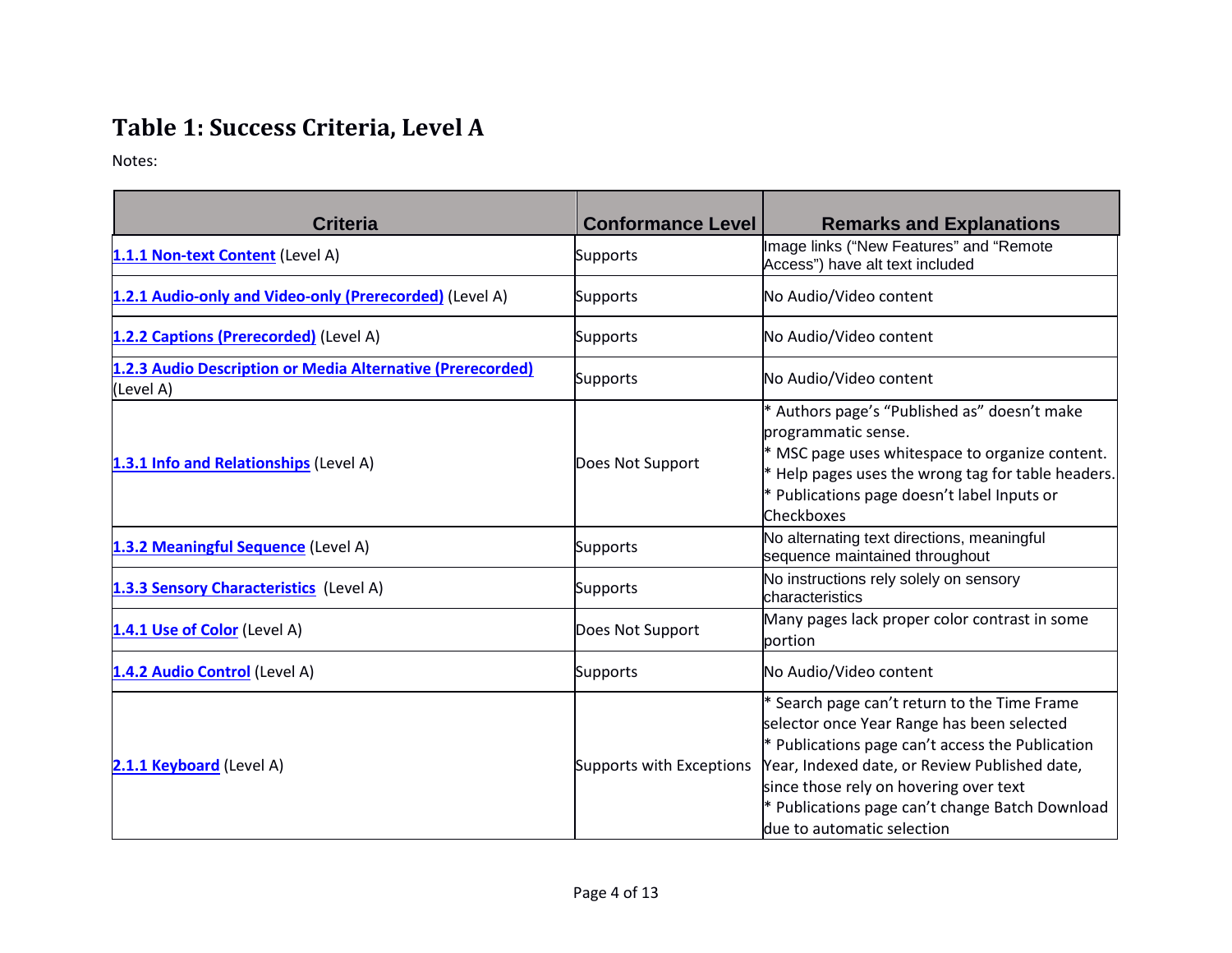| <b>Criteria</b>                                  | <b>Conformance Level</b> | <b>Remarks and Explanations</b>                                                                                                                                                                                                                   |
|--------------------------------------------------|--------------------------|---------------------------------------------------------------------------------------------------------------------------------------------------------------------------------------------------------------------------------------------------|
| 2.1.2 No Keyboard Trap (Level A)                 | Supports with Exception  | Search page can't return to the Time Frame<br>selector once Year Range has been selected                                                                                                                                                          |
| 2.2.1 Timing Adjustable (Level A)                | <b>Supports</b>          | No content with time limit                                                                                                                                                                                                                        |
| 2.2.2 Pause, Stop, Hide (Level A)                | <b>Supports</b>          | No content fits the criteria                                                                                                                                                                                                                      |
| 2.3.1 Three Flashes or Below Threshold (Level A) | <b>Supports</b>          | No flashing elements                                                                                                                                                                                                                              |
| 2.4.1 Bypass Blocks (Level A)                    | Does Not Support         | No ARIA landmarks. No way to skip navigation.                                                                                                                                                                                                     |
| 2.4.2 Page Titled (Level A)                      | <b>Supports</b>          | Titles are used and are meaningful                                                                                                                                                                                                                |
| 2.4.3 Focus Order (Level A)                      | Supports with Exceptions | * Header/Footer have some items that go right to<br>left instead of left to right<br>* Free Tools skips content until last, goes in<br>unusual order inside the content                                                                           |
| 2.4.4 Link Purpose (In Context) (Level A)        | <b>Supports</b>          | All links are clear in context, or equally ambiguous<br>for all users                                                                                                                                                                             |
| 3.1.1 Language of Page (Level A)                 | <b>Supports</b>          | Each page has <html lang="en"></html>                                                                                                                                                                                                             |
| 3.2.1 On Focus (Level A)                         | Supports with Exceptions | * Search page "Time Frame" will automatically<br>push you into the next focus item<br>* Publications page "Sort by" automatically<br>refreshes the page<br>* Document page "Select alternative format"<br>automatically loads the focused content |
| 3.2.2 On Input (Level A)                         | Supports with Exceptions | * Publications page filter checkboxes<br>automatically trigger and reloads the page                                                                                                                                                               |
| <b>3.3.1 Error Identification</b> (Level A)      | <b>Supports</b>          | No input error detection to result in error<br>identification                                                                                                                                                                                     |
| <b>3.3.2 Labels or Instructions (Level A)</b>    | Does Not Support         | Labels are used incorrectly or not at all                                                                                                                                                                                                         |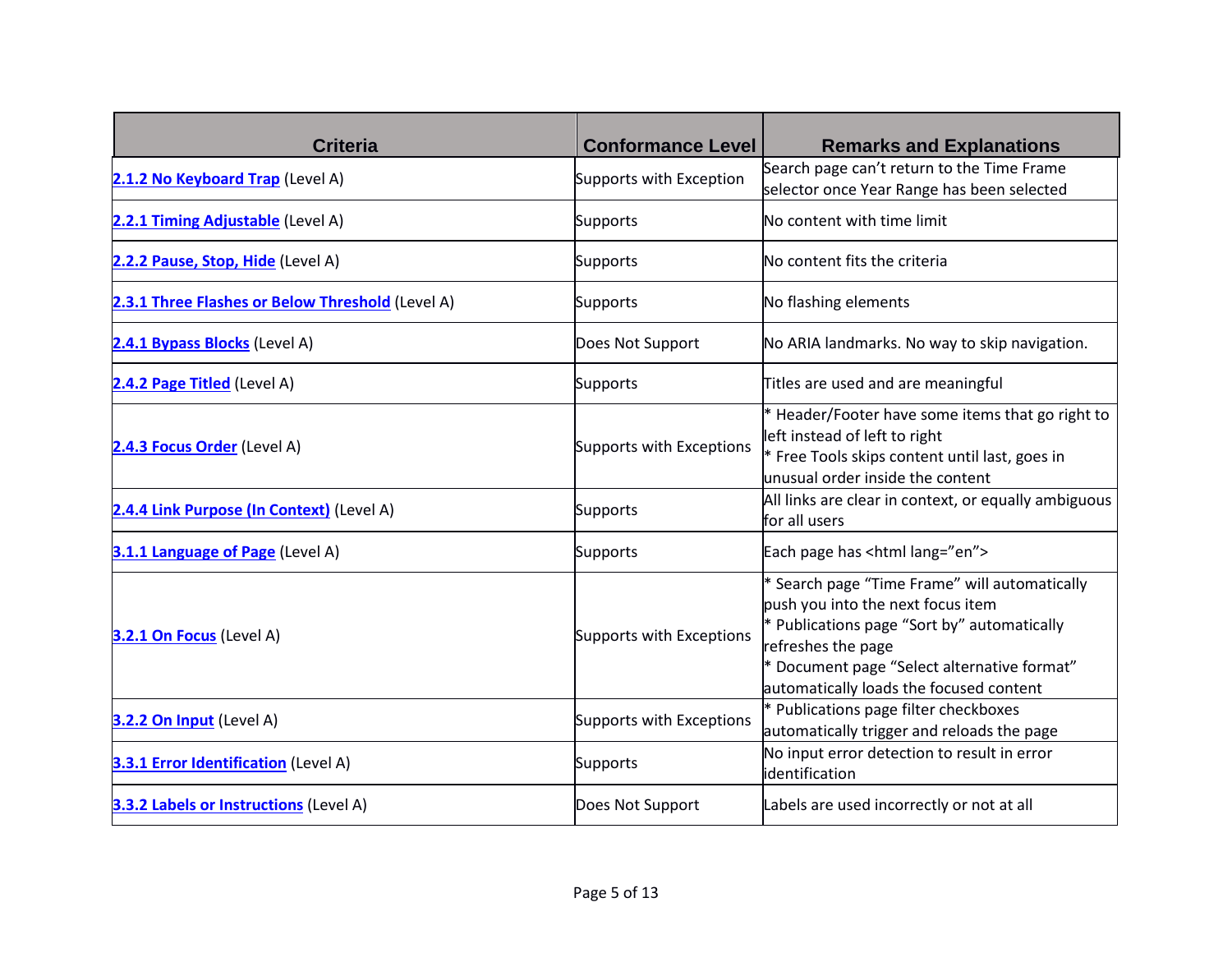| Criteria                          | <b>Conformance Level</b> | <b>Remarks and Explanations</b>                                                                                                     |
|-----------------------------------|--------------------------|-------------------------------------------------------------------------------------------------------------------------------------|
| 4.1.1 Parsing (Level A)           | Supports                 | No malformed HTML, no duplicate IDs                                                                                                 |
| 4.1.2 Name, Role, Value (Level A) | Supports with Exceptions | * States, properties, and values can be set<br>programmatically<br>$*$ Name and roles might not be programmatically<br>determinable |

#### **Table 2: Success Criteria, Level AA**

Notes:

| <b>Criteria</b>                                  | <b>Conformance Level</b>                         | <b>Remarks and Explanations</b>                                                                                         |
|--------------------------------------------------|--------------------------------------------------|-------------------------------------------------------------------------------------------------------------------------|
| 1.2.4 Captions (Live) (Level AA)                 | Not Applicable                                   | No Audio/Video content                                                                                                  |
| 1.2.5 Audio Description (Prerecorded) (Level AA) | Not Applicable                                   | No Audio/Video content                                                                                                  |
| 1.4.3 Contrast (Minimum) (Level AA)              | Does Not Support                                 | Many pages lack proper color contrast in some<br>portion                                                                |
| 1.4.4 Resize text (Level AA)                     | Supports                                         | Browsers provide zoom functionality, and all<br>functionality is the same at 200% zoom                                  |
| 1.4.5 Images of Text (Level AA)                  | Supports with Exceptions                         | Search Page has an image with text describing the<br>Remote Access feature. The Remote Access logo<br>itself is exempt. |
| 2.4.5 Multiple Ways (Level AA)                   | Supports                                         | There are multiple ways to access different pages                                                                       |
| 2.4.6 Headings and Labels (Level AA)             | Supports with Exceptions MSC page lacks headings |                                                                                                                         |
| 2.4.7 Focus Visible (Level AA)                   | Supports                                         | Focus is always visible on all pages                                                                                    |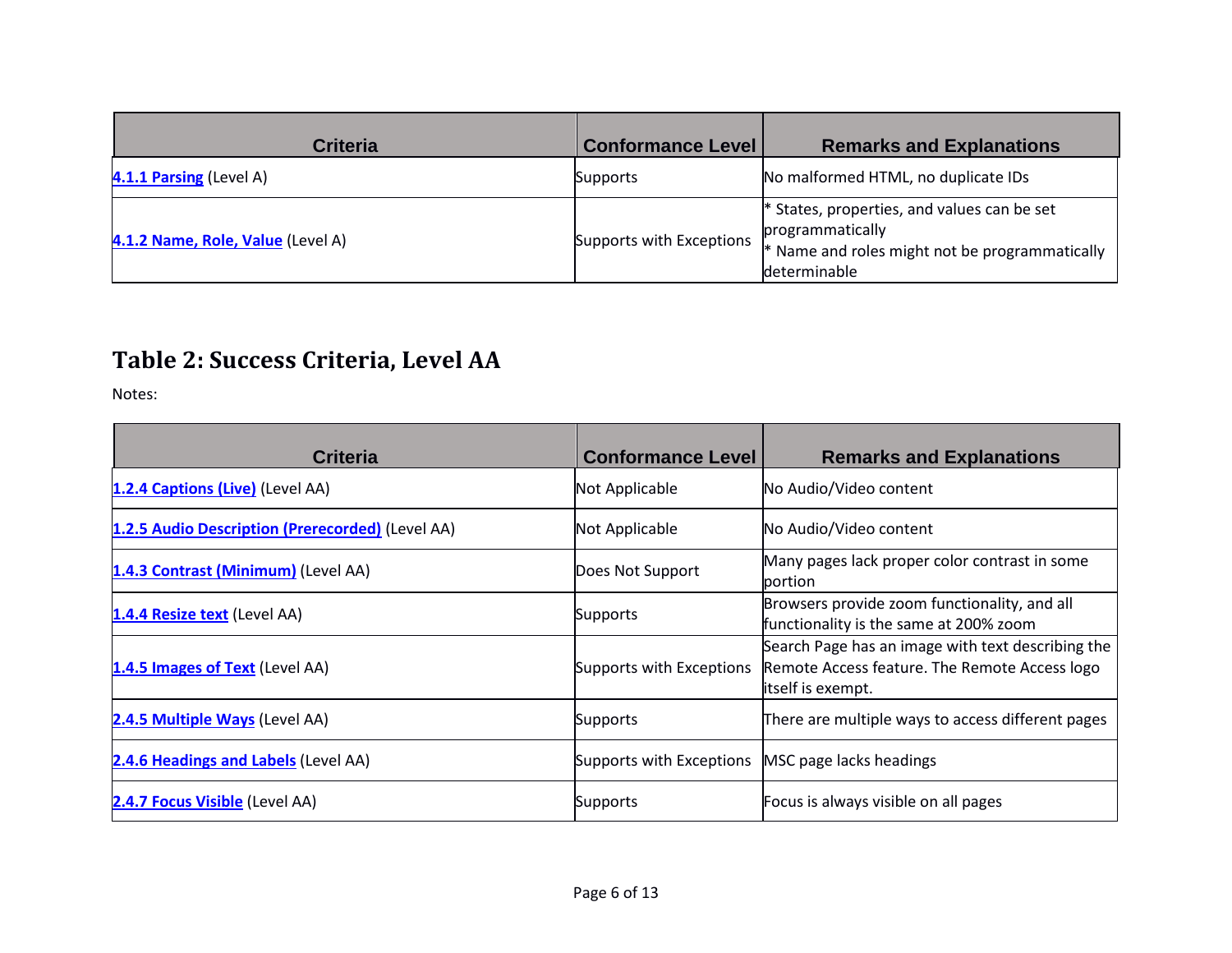| <b>Criteria</b>                                            | <b>Conformance Level</b> | <b>Remarks and Explanations</b>                                                                                                                                                                                                         |
|------------------------------------------------------------|--------------------------|-----------------------------------------------------------------------------------------------------------------------------------------------------------------------------------------------------------------------------------------|
| <b>3.1.2 Language of Parts (Level AA)</b>                  | <b>Supports</b>          | Only proper names of authors or journals aren't in<br>English                                                                                                                                                                           |
| <b>3.2.3 Consistent Navigation (Level AA)</b>              | Supports with Exceptions | $*$ The header/footer navigation is in a consistent<br>order for most pages<br>$*$ Search page and Librarians page has a different<br>header navigation (extra links)<br>Reviewers page has a completely different<br>header navigation |
| <b>3.2.4 Consistent Identification (Level AA)</b>          | Supports                 | Terminology is consistent across the website.                                                                                                                                                                                           |
| <b>3.3.3 Error Suggestion (Level AA)</b>                   | <b>Supports</b>          | Input errors in Contact page use text to say what<br>is wrong.                                                                                                                                                                          |
| 3.3.4 Error Prevention (Legal, Financial, Data) (Level AA) | <b>Supports</b>          | No portion of the website is used for legal<br>commitments or financial transactions.                                                                                                                                                   |

### **Table 3: Success Criteria, Level AAA**

Notes:

| <b>Criteria</b>                                            | <b>Conformance Level</b> | <b>Remarks and Explanations</b> |
|------------------------------------------------------------|--------------------------|---------------------------------|
| 1.2.6 Sign Language (Prerecorded) (Level AAA)              | Not Applicable           | No Audio/Video content          |
| 1.2.7 Extended Audio Description (Prerecorded) (Level AAA) | Not Applicable           | No Audio/Video content          |
| 1.2.8 Media Alternative (Prerecorded) (Level AAA)          | Not Applicable           | No Audio/Video content          |
| 1.2.9 Audio-only (Live) (Level AAA)                        | Not Applicable           | No Audio/Video content          |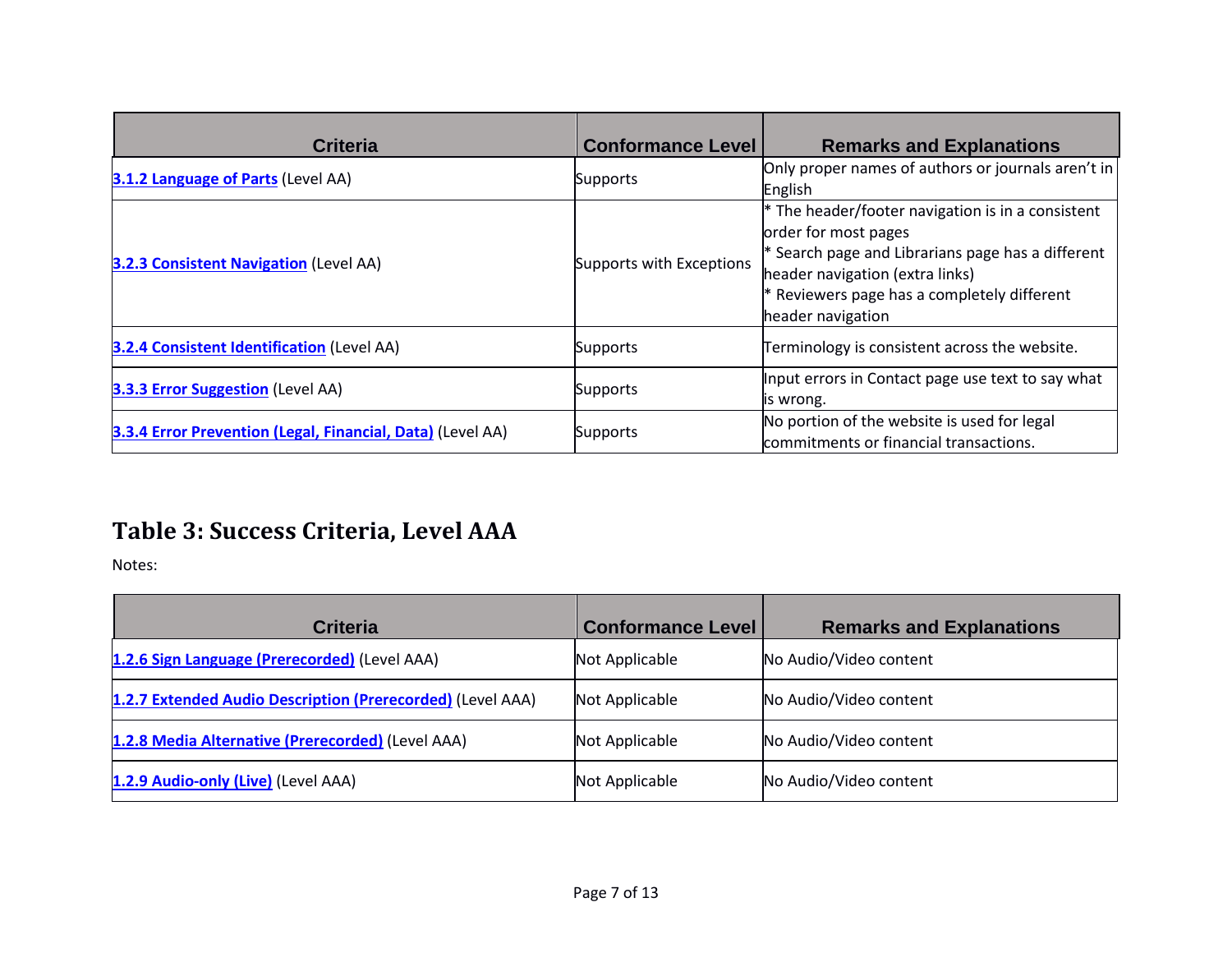| <b>Criteria</b>                                         | <b>Conformance Level</b> | <b>Remarks and Explanations</b>                                                                                                                                                                                                                                                                                                |
|---------------------------------------------------------|--------------------------|--------------------------------------------------------------------------------------------------------------------------------------------------------------------------------------------------------------------------------------------------------------------------------------------------------------------------------|
| 1.4.6 Contrast Enhanced (Level AAA)                     | Does Not Support         | Many pages lack proper color contrast in some<br>portion                                                                                                                                                                                                                                                                       |
| 1.4.7 Low or No Background Audio (Level AAA)            | Not Applicable           | No Audio/Video content                                                                                                                                                                                                                                                                                                         |
| 1.4.8 Visual Presentation (Level AAA)                   | Supports                 | Verified using Siteimprove                                                                                                                                                                                                                                                                                                     |
| 1.4.9 Images of Text (No Exception) Control (Level AAA) | Supports with Exceptions | Search Page has an image with text describing the<br>Remote Access feature. The Remote Access logo<br>itself is exempt.                                                                                                                                                                                                        |
| 2.1.3 Keyboard (No Exception) (Level AAA)               | Supports with Exceptions | * Search page can't return to the Time Frame<br>selector once Year Range has been selected<br>$*$ Publications page can't access the Publication<br>Year, Indexed date, or Review Published date,<br>since those rely on hovering over text<br>* Publications page can't change Batch Download<br>due to automatic selection   |
| 2.2.3 No Timing (Level AAA)                             | Not Applicable           | No timing events present                                                                                                                                                                                                                                                                                                       |
| 2.2.4 Interruptions (Level AAA)                         | Supports                 | No interruptions or automatic refreshes                                                                                                                                                                                                                                                                                        |
| 2.2.5 Re-authenticating (Level AAA)                     | Supports                 | No data loss when re-authenticating                                                                                                                                                                                                                                                                                            |
| 2.3.2 Three Flashes (Level AAA)                         | Not Applicable           | No flashing elements                                                                                                                                                                                                                                                                                                           |
| 2.4.8 Location (Level AAA)                              | Does Not Support         | * Navigation doesn't update to show which page<br>the user is currently on.<br>* "Contact Us" link is labeled as "Support Mail" on<br>the page.<br>* Author page "Refine Search" doesn't take you<br>back to the old search, it creates a new search<br>$*$ Publication Hit page should have a way to go<br>back to the search |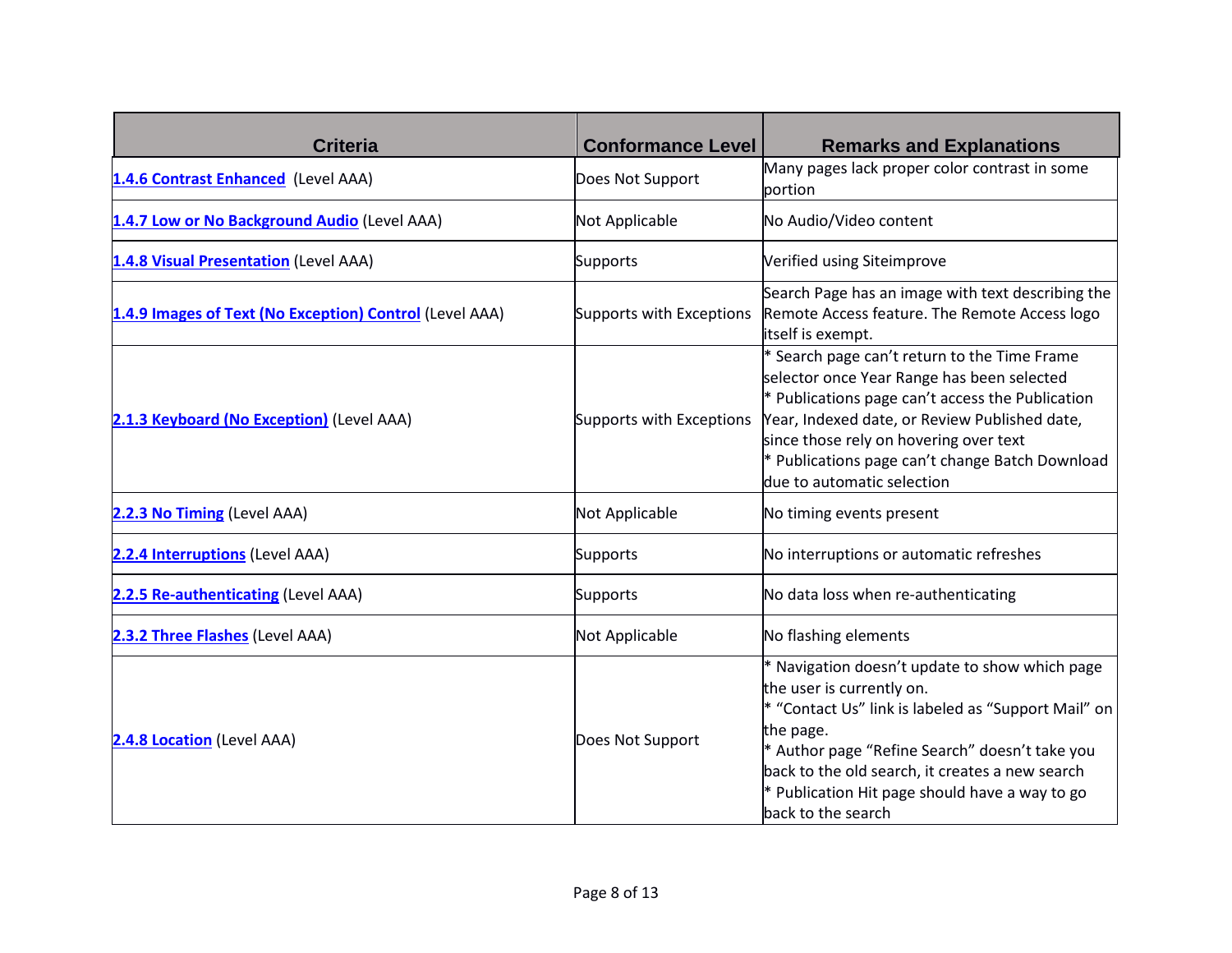| <b>Criteria</b>                                 | <b>Conformance Level</b> | <b>Remarks and Explanations</b>                                                                                                                                                                                                         |
|-------------------------------------------------|--------------------------|-----------------------------------------------------------------------------------------------------------------------------------------------------------------------------------------------------------------------------------------|
| 2.4.9 Link Purpose (Link Only) (Level AAA)      | Supports with Exceptions | * Publications page has many links that aren't<br>explained by text in the link, requiring the user to<br>be aware of the text around the link                                                                                          |
| 2.4.10 Section Headings (Level AAA)             | Supports with Exceptions | * MSC page uses indents instead of headings                                                                                                                                                                                             |
| 3.1.3 Unusual Words (Level AAA)                 | Supports with Exceptions | * Free Tools page has the term "Use Edros"<br>* Reference List page doesn't define what a<br>"Reference List" is<br>* Reviews may have unusual words that are<br>targeted for an audience with a higher<br>understanding of mathematics |
| <b>3.1.4 Abbreviations (Level AAA)</b>          | Supports with Exceptions | * Search page doesn't define MSC, MR, DOI<br>* Reviews may have abbreviations used that are<br>targeted for an audience with a higher<br>understanding of mathematics                                                                   |
| 3.1.5 Reading Level (Level AAA)                 | <b>Not Evaluated</b>     | Reviews that are targeted for an audience with a<br>higher understanding of mathematics, and<br>necessitates a higher reading level                                                                                                     |
| <b>3.1.6 Pronunciation</b> (Level AAA)          | <b>Not Evaluated</b>     | Reviews may have unusual words that are<br>targeted for an audience with a higher<br>understanding of mathematics                                                                                                                       |
| 3.2.5 Change on Request (Level AAA)             | Supports                 | All changes are triggered by a user action                                                                                                                                                                                              |
| 3.3.5 Help (Level AAA)                          | Supports with Exceptions | * Journal page has outdated help<br>* Journal History page has incorrect help<br>* Issues page has incorrect help<br>*Reference Lists page has incorrect help                                                                           |
| <b>3.3.6 Error Prevention (All)</b> (Level AAA) | Supports with Exceptions | * Contact Us page doesn't fully check input for<br>errors, doesn't confirm the final submission, and<br>submissions aren't reversible                                                                                                   |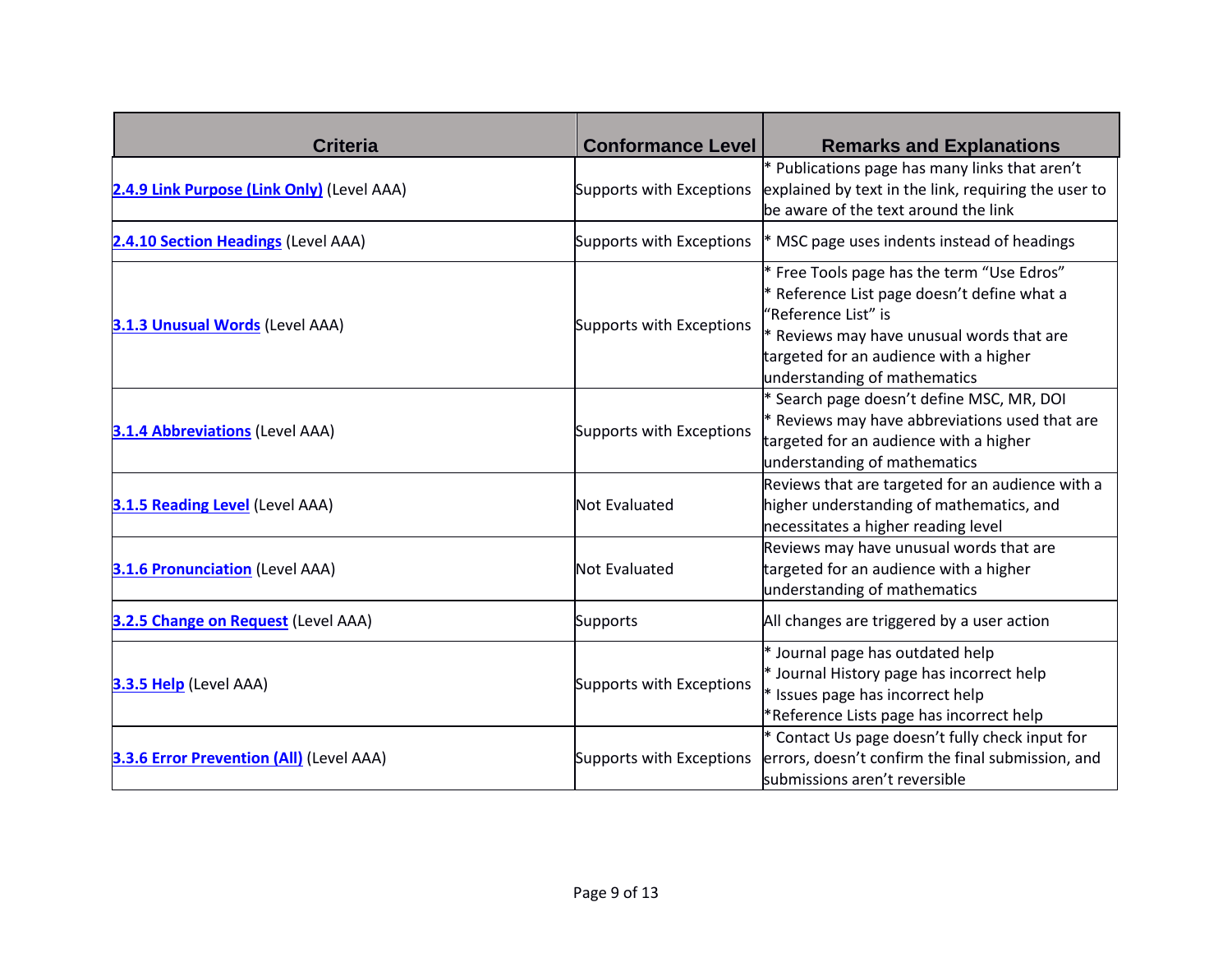## **Revised Section 508 Report**

Notes:

#### **Chapter 3: [Functional Performance Criteria](https://www.access-board.gov/guidelines-and-standards/communications-and-it/about-the-ict-refresh/final-rule/text-of-the-standards-and-guidelines#302-functional-performance-criteria) (FPC)**

Notes: The scope documentation for these categories is referring to a Level A or Level AA degree of conformance

| <b>Criteria</b>                                                | <b>Conformance Level</b> | <b>Remarks and Explanations</b>          |
|----------------------------------------------------------------|--------------------------|------------------------------------------|
| 302.1 Without Vision                                           | <b>Supports</b>          | Screen readers should be reasonably      |
|                                                                |                          | effective with the website               |
|                                                                |                          | This functionality is provided by either |
| 302.2 With Limited Vision                                      | <b>Supports</b>          | the operating system or the browser      |
|                                                                |                          | the customer is using to access the      |
|                                                                |                          | website                                  |
| 302.3 Without Perception of Color                              |                          | Color is never used as the sole means    |
|                                                                | <b>Supports</b>          | of identifying information               |
| 302.4 Without Hearing                                          | <b>Supports</b>          | No Audio/Video content                   |
| 302.5 With Limited Hearing                                     | <b>Supports</b>          | No Audio/Video content                   |
| 302.6 Without Speech                                           | Supports                 | No Audio input is required               |
| 302.7 With Limited Manipulation                                | <b>Supports</b>          | Keyboard only navigation is possible     |
| 302.8 With Limited Reach and Strength                          | <b>Supports</b>          | Keyboard only navigation is possible     |
| 302.9 With Limited Language, Cognitive, and Learning Abilities | Not Evaluated            | This fundamentally conflicts with the    |
|                                                                |                          | reviews that MathSciNet provides         |

#### **Chapter 5: [Software](https://www.access-board.gov/guidelines-and-standards/communications-and-it/about-the-ict-refresh/final-rule/text-of-the-standards-and-guidelines#501-general)**

Notes: The scope documentation for these categories is referring to a Level A or Level AA degree of conformance

| <b>Criteria</b>                            | <b>Conformance Level</b> | <b>Remarks and Explanations</b>     |
|--------------------------------------------|--------------------------|-------------------------------------|
| 501.1 Scope – Incorporation of WCAG 2.0 AA | See WCAG 2.0 section     | See information in WCAG 2.0 section |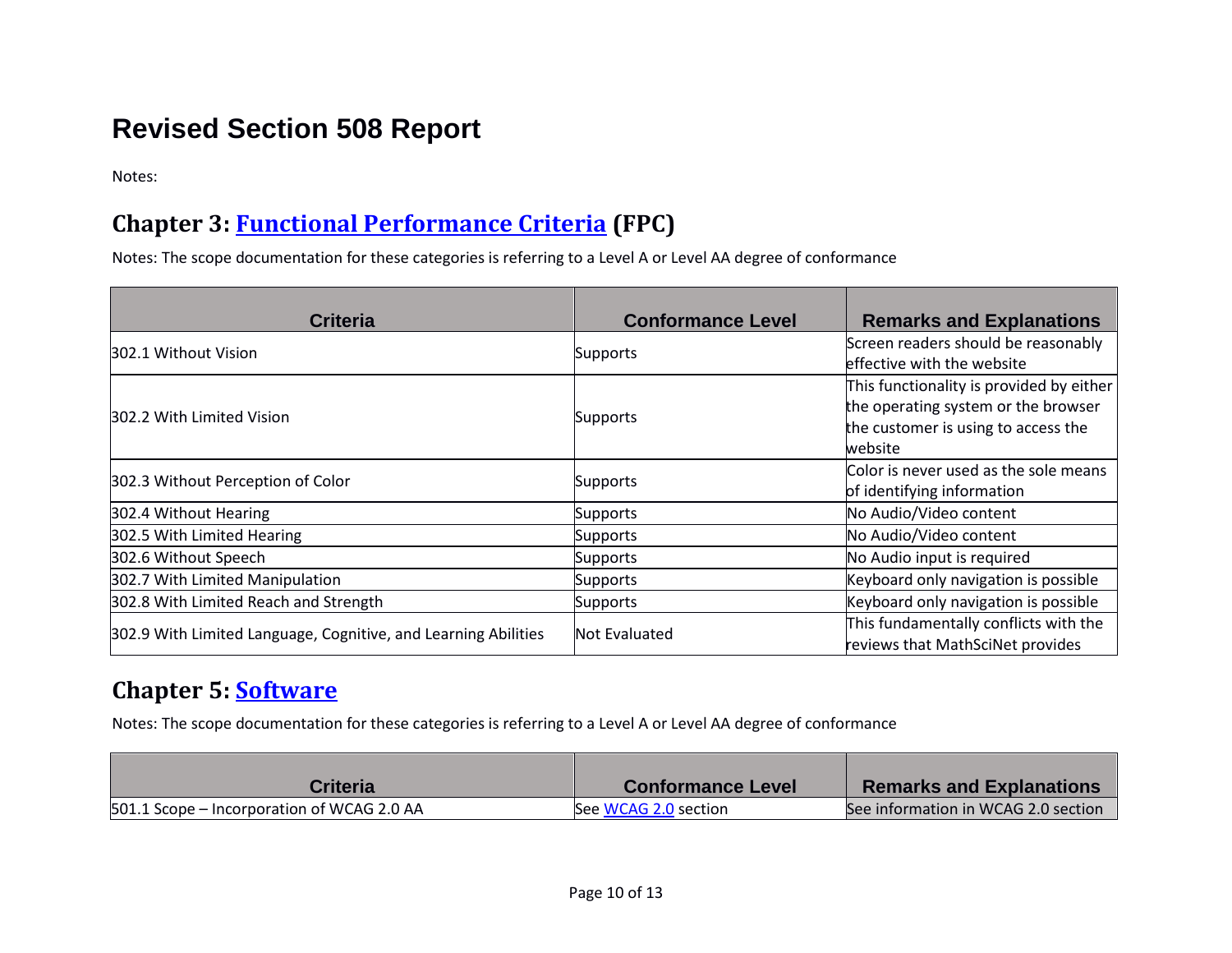| <b>Criteria</b>                                       | <b>Conformance Level</b>            | <b>Remarks and Explanations</b>                         |
|-------------------------------------------------------|-------------------------------------|---------------------------------------------------------|
| <b>502 Interoperability with Assistive Technology</b> | Heading cell - no response required | Heading cell - no response required                     |
| 502.2.1 User Control of Accessibility Features        | Not Applicable                      | Exempt: No access to Platform<br>accessibility services |
| 502.2.2 No Disruption of Accessibility Features       | Not Applicable                      | Exempt: No access to Platform<br>accessibility services |
| <b>502.3 Accessibility Services</b>                   | Heading cell - no response required | Heading cell - no response required                     |
| 502.3.1 Object Information                            | Not Applicable                      | Exempt: Not Platform Software nor<br>Software Tool      |
| 502.3.2 Modification of Object Information            | Not Applicable                      | Exempt: Not Platform Software nor<br>Software Tool      |
| 502.3.3 Row, Column, and Headers                      | Not Applicable                      | Exempt: Not Platform Software nor<br>Software Tool      |
| 502.3.4 Values                                        | Not Applicable                      | Exempt: Not Platform Software nor<br>Software Tool      |
| 502.3.5 Modification of Values                        | Not Applicable                      | Exempt: Not Platform Software nor<br>Software Tool      |
| 502.3.6 Label Relationships                           | Not Applicable                      | Exempt: Not Platform Software nor<br>Software Tool      |
| 502.3.7 Hierarchical Relationships                    | Not Applicable                      | Exempt: Not Platform Software nor<br>Software Tool      |
| 502.3.8 Text                                          | Not Applicable                      | Exempt: Not Platform Software nor<br>Software Tool      |
| 502.3.9 Modification of Text                          | Not Applicable                      | Exempt: Not Platform Software nor<br>Software Tool      |
| 502.3.10 List of Actions                              | Not Applicable                      | Exempt: Not Platform Software nor<br>Software Tool      |
| 502.3.11 Actions on Objects                           | Not Applicable                      | Exempt: Not Platform Software nor<br>Software Tool      |
| 502.3.12 Focus Cursor                                 | Not Applicable                      | Exempt: Not Platform Software nor<br>Software Tool      |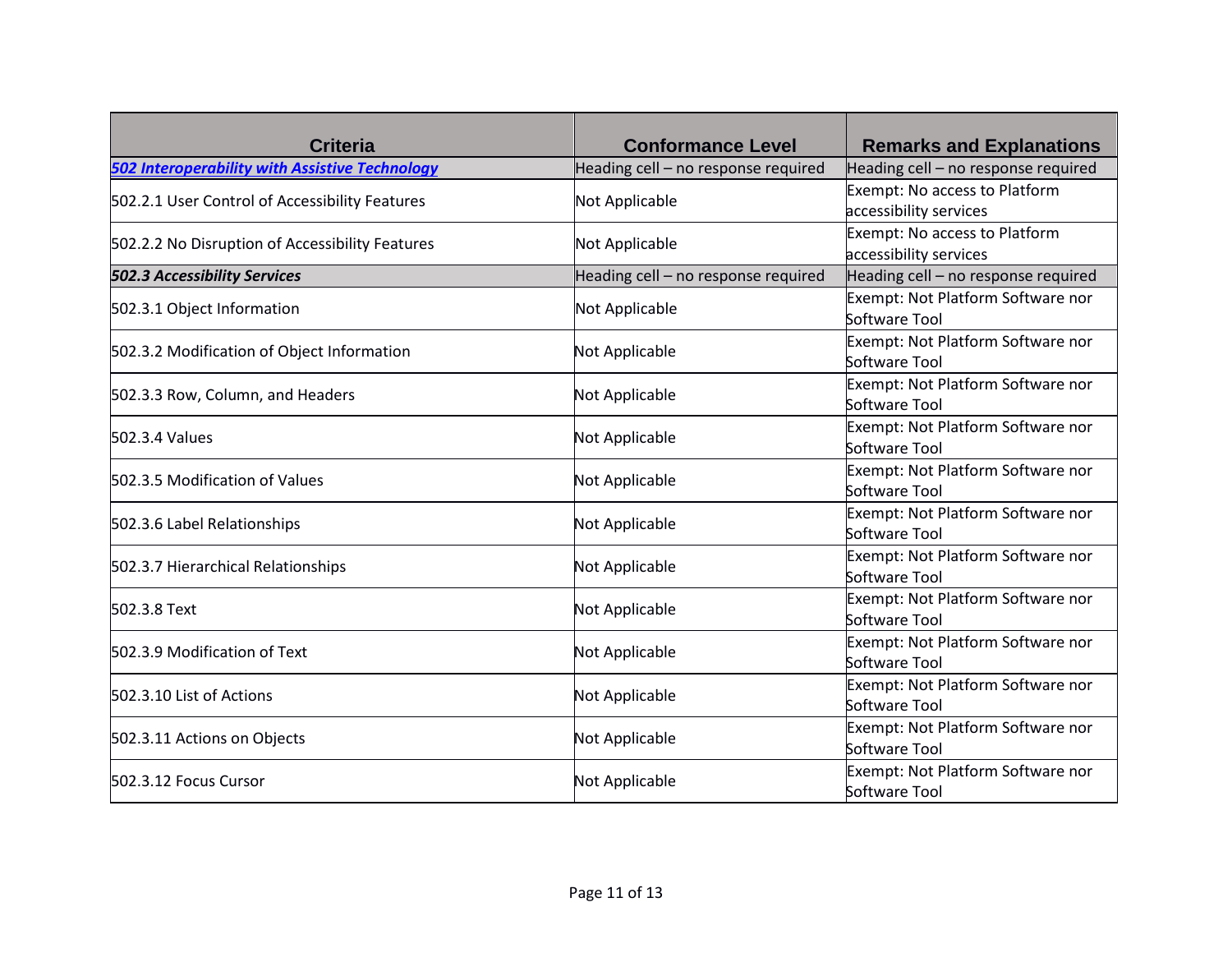| <b>Criteria</b>                                                                                           | <b>Conformance Level</b>            | <b>Remarks and Explanations</b>                                                                                                                                 |
|-----------------------------------------------------------------------------------------------------------|-------------------------------------|-----------------------------------------------------------------------------------------------------------------------------------------------------------------|
| 502.3.13 Modification of Focus Cursor                                                                     | Not Applicable                      | Exempt: Not Platform Software nor<br>Software Tool                                                                                                              |
| 502.3.14 Event Notification                                                                               | Not Applicable                      | Exempt: Not Platform Software nor<br>Software Tool                                                                                                              |
| 502.4 Platform Accessibility Features                                                                     | <b>Not Applicable</b>               | Exempt: Not Platform Software                                                                                                                                   |
| <b>503 Applications</b>                                                                                   | Heading cell - no response required | Heading cell - no response required                                                                                                                             |
| 503.2 User Preferences                                                                                    | Not Applicable                      | Exempt: No access to Platform<br>accessibility services, and Web<br>applications are specifically exempt                                                        |
| 503.3 Alternative User Interfaces                                                                         | Not Applicable                      | Exempt: No access to Platform<br>accessibility services                                                                                                         |
| 503.4 User Controls for Captions and Audio Description                                                    | Heading cell - no response required | Heading cell - no response required                                                                                                                             |
| 503.4.1 Caption Controls                                                                                  | Not Applicable                      | Exempt: No access to Platform<br>accessibility services                                                                                                         |
| 503.4.2 Audio Description Controls                                                                        | Not Applicable                      | Exempt: No access to Platform<br>accessibility services                                                                                                         |
| <b>504 Authoring Tools</b>                                                                                | Heading cell - no response required | Heading cell - no response required                                                                                                                             |
| 504.2 Content Creation or Editing (if not authoring tool, enter "not See WCAG 2.0 section<br>applicable") |                                     | See information in WCAG 2.0 section                                                                                                                             |
| 504.2.1 Preservation of Information Provided for Accessibility in<br><b>Format Conversion</b>             | <b>Supports</b>                     | Reviewers can upload LaTeX or TeX<br>files for conversion, neither of which<br>have additional accessibility<br>information to preserve                         |
| 504.2.2 PDF Export                                                                                        | Not Applicable                      | The review is added to the database<br>from the authoring tool, not made<br>available as a PDF download                                                         |
| 504.3 Prompts                                                                                             | Not Applicable                      | It's not possible for authors to create<br>content which does not support Level<br>A and Level AA success criteria with<br>bur tools, so prompts are not needed |
| 504.4 Templates                                                                                           | Not Applicable                      | No templates are provided                                                                                                                                       |